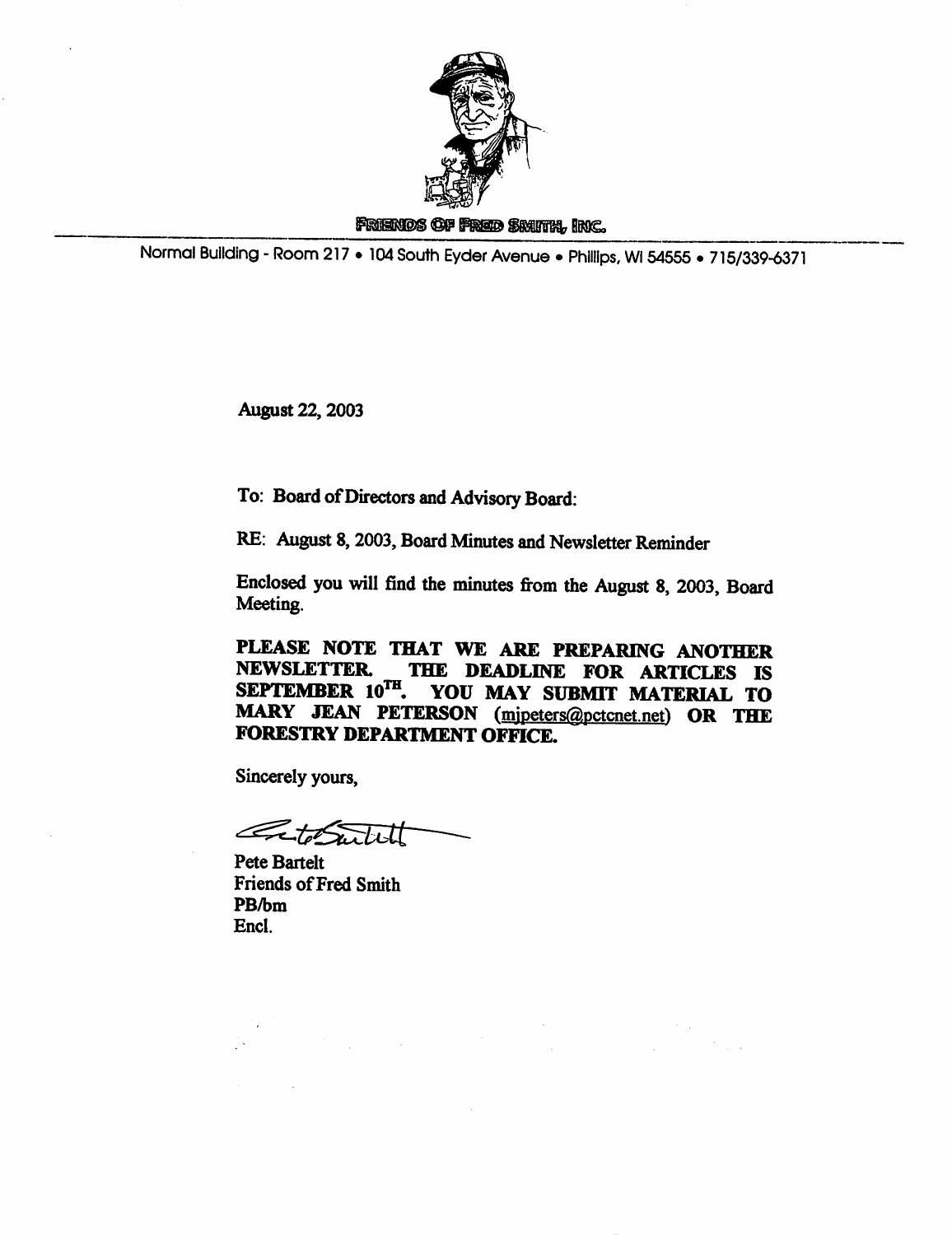## FoFS Board of Directors Meeting August 8,2003

 $\prec$ 

Roll call: By Vice-President Bob Weber 6:40 PM. Present: Polly Anderson, Kathy Kascewicz, Russ Kirchmeyer, Don Preisler, Gay Marschke, Kathy Reinhard, Mary Jean Peterson, Jean Klimowski, Bob Weber, Doug Moquin, and Pete Bartelt. Advisory Board Member Jim Zanzi was also present along with other board member guests.

Minutes from March 22 and June 23, 2003: Motion to approve. Preisler/Reinhard. Carried.

Managing Director's Contract: Discussion took place on the change of directors. The request for change came from the Genszlers with the executive committee unable to work out a new contract with them. The executive committee recommends that we hire Linda Windmoeller of Phillips. FoFS interviewed Linda in 2002 for the managing director position. Motion to offer the Managing Director contract to Linda Windmoeller with the contract to begin on September 1,2003. Peterson/Anderson. Carried.

Conservation Report: Don Howlett is scheduled to be here in September to work on the statues. We have received a \$10,000 grant from the National Endowment for the Arts and major restoration is scheduled for 2004.

Finance and Membership Report: Gay Marschke gave the report (see attached). Lisa Stone has sent a draft of a membership letter. Pete will get together with Therese and put together a mailing. Kathy has sent given us a list of chamber members we will be soliciting from.

Buildings and Grounds Report: Plans are still in the works for interior walls, wiring, heat duct runs, insulation and dry walling on the new building. Marjy and Kim Clemens, as a part of Kim's Girl Scout project, are working on the natire trail. Russ pointed our numerous landscaping projects that should be done yet this summer. Lots of good comments on the rock garden thanks to Russ and Jeanne Kirchmeyer. Sprucing up the Veterans Memorial was discussed; the Veterans Service Officer will be contacted.

Promotion and Educational Programming Report: Kathy continues to promote the Wisconsin Concrete Park through the County Tourism Department. Website is still being worked on. Kathy Kascewicz is the newest member of the committee and will be working on a program for the fall. Funding of \$500 to \$1000 is available. Jean is looking for help with getting the WCP float in area parades. Archiving was again discussed, we definitely in need of a volunteer to begin working on this important task!!

Newsletter: We will begin working on the next newsletter right after the celebration. Mary Jean will again coordinate. All material should be submitted to Mary Jean (mipeters@pctcnet.net) or the Forestry Office by September 10.

Celebration Update and Future Dates: Bob Weber has commitments from the Flambeau Ramblers, the Elk River String Band and the Northernaires for August 9<sup>th.</sup> Kathy has worked on news releases and will be on the WNBI morning show. Discussion took place